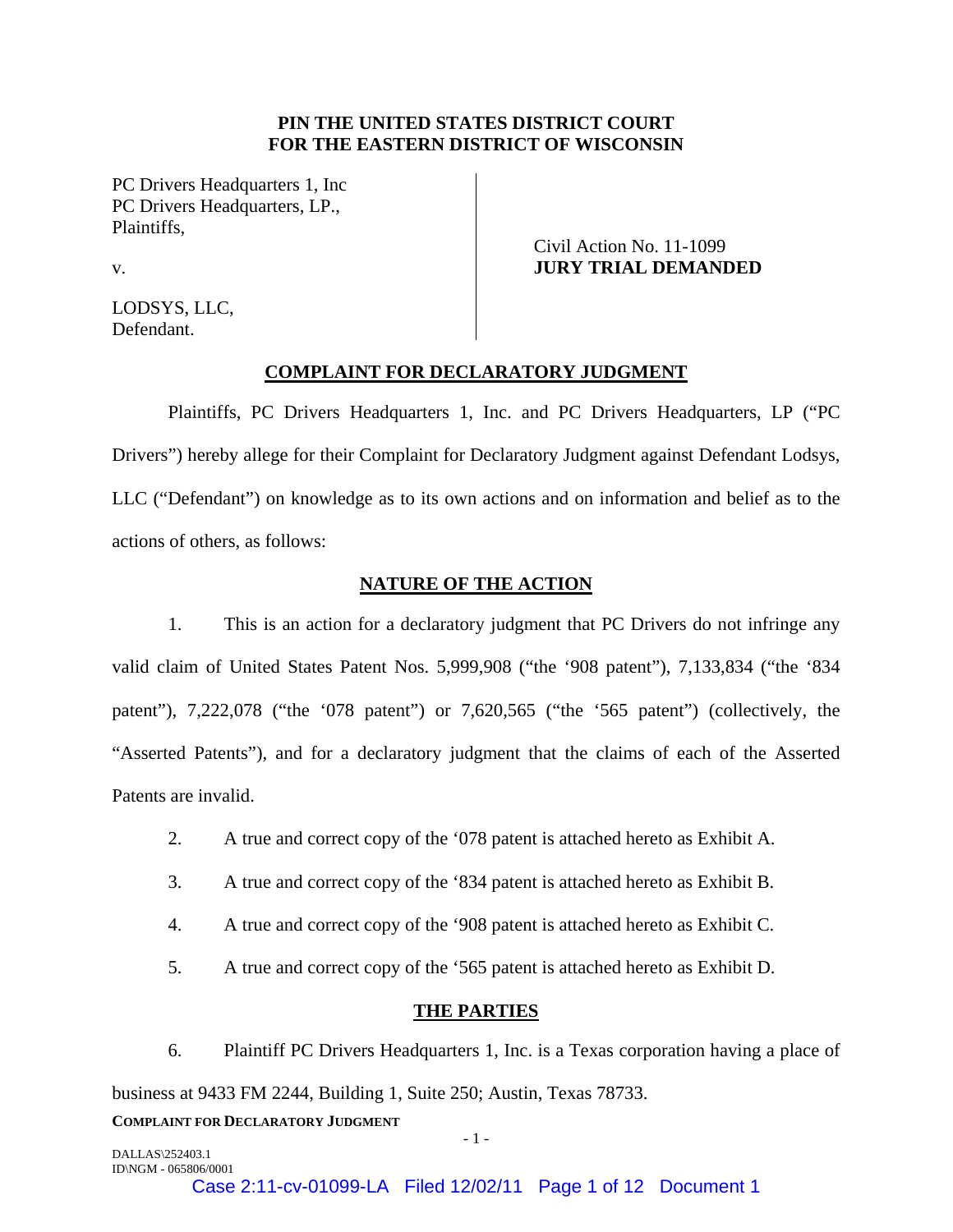7. Plaintiff PC Drivers Headquarters, LP is a Texas limited partnership having a place of business at 9433 FM 2244, Building 1, Suite 250; Austin, Texas 78733.

8. On information and belief, Lodsys is a Texas limited liability company having a place of business at 800 Brazos Street, Suite 400, Austin, Texas 78701.

9. On information and belief, Mark Small is the Chief Executive Officer and sole employee of Lodsys, residing in the Eastern District of Wisconsin.

# **JURISDICTION AND VENUE**

10. This action arises under the Patent Laws of the United States, Title 35, United States Code 35 U.S.C. § 1, et seq., and under the Federal Declaratory Judgment Act, 28 U.S.C. §§ 2201 and 2202. This Court has subject matter jurisdiction over this action pursuant to 28 U.S.C. §§ 1331, 1338(a), 2201 and 2202.

11. This action is filed to resolve an actual and justiciable controversy between the parties hereto. Defendant's conduct has put, and continues to put, PC Drivers under a reasonable and serious apprehension of imminent suit alleging that sale, offering and/or use of PC Drivers' products or services infringe the '078 patent, the '908 patent, the '834 patent, and/or the '565 patent. As set forth in paragraphs herein, there is a conflict of asserted rights among the parties and an actual controversy exists between PC Drivers and the Defendant with respect to the infringement, validity and scope of the '078 patent, the '834 patent, the '908 patent and the '565 patent.

12. Upon information and belief, this Court has personal jurisdiction over Lodsys because Lodsys' Chief Executive Officer and sole employee resides in, and conducts business from, this Judicial District.

13. Venue is proper in this district pursuant to 28 U.S.C. §§ 1391 and/or 1400.

#### **COMPLAINT FOR DECLARATORY JUDGMENT**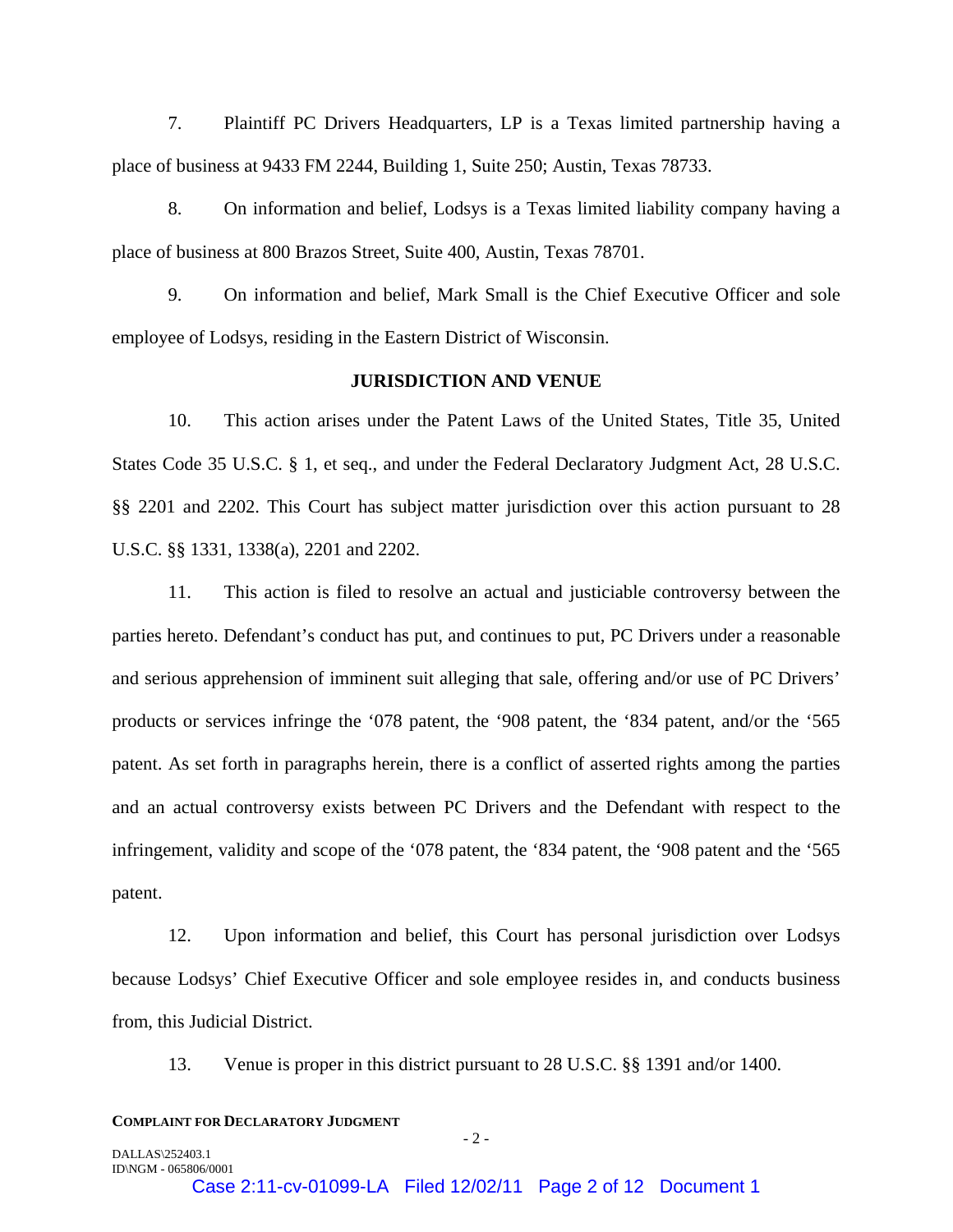# **ALLEGATIONS IN SUPPORT OF DECLARATORY JUDGMENT JURISDICTION**

14. PC Drivers reallege and incorporate herein by reference each and every allegation contained in paragraphs 1-13.

15. Through communications and conduct, Defendant has threatened assertion of the '908 patent, the '834 patent, the '078 patent and/or the '565 patent against customers of PC Drivers because of their conducting sales of computer driver update services via the internet.

16. On or about September 20, 2011, Defendant sent a letter to PC Drivers alleging that PC Drivers are infringing at least claim 1 of US 7,222,078 as it relates to PC Drivers' business operations. The September 20, 2011 letter also offered a license to PC Drivers under the '908 patent, the '834 patent, the '078 patent and the '565 patent.

17. As part of the referenced September 20, 2011 letter, Defendant sent PC Drivers an "Infringement Claim Chart" in which Defendant purported to demonstrate PC Drivers' infringement of Claim 1 of the '078 patent. A copy of the September 20, 2011 letter and "Infringement Claim Chart" are included in the attached Exhibit E.

# **FIRST CLAIM FOR RELIEF**

## **Declaratory Judgment of Non-infringement of the '908 Patent**

18. PC Drivers reallege and incorporate herein by reference each and every allegation contained in paragraphs 1-17.

19. Based on the above-stated conduct, PC Drivers are informed and believe, and on that basis aver, the Defendant contends that PC Drivers' products and/or services infringe one or more claims of the '908 patent.

**COMPLAINT FOR DECLARATORY JUDGMENT** 20. Accordingly, an actual controversy exists between PC Drivers and the Defendant as to whether or not PC Drivers have infringed, or are infringing the '908 patent; have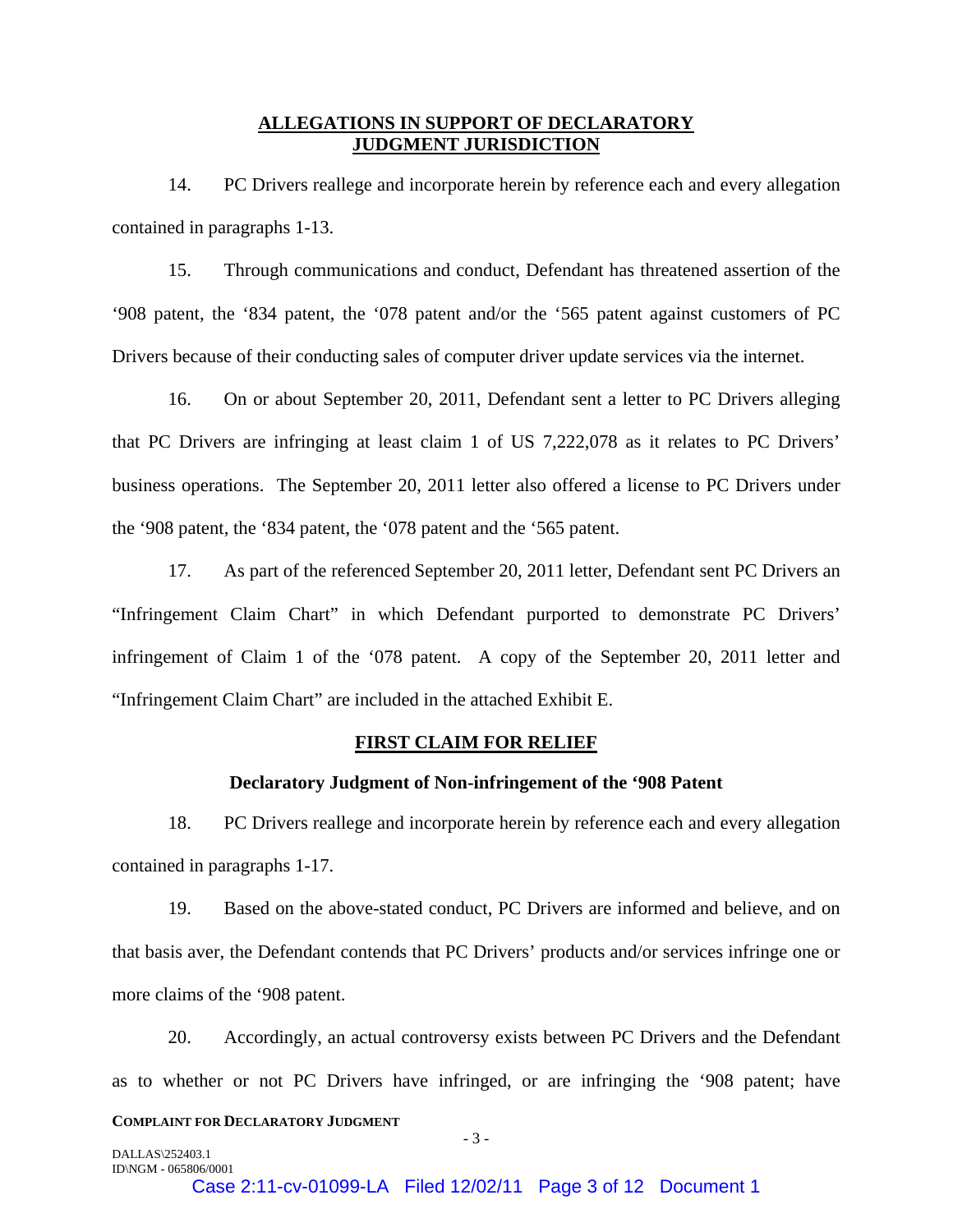contributed to infringement, or are contributing to infringement of the '908 patent; and have induced infringement, or are inducing infringement of the '908 patent.

21. The controversy is such that, pursuant to Federal Rule of Civil Procedure 57 and 28 U.S.C. § 2201 et seq., PC Drivers are entitled to a declaration, in the form of a judgment, that by their activities PC Drivers have not infringed and are not infringing any valid and enforceable claim of the '908 patent; have not contributed to infringement and are not contributing to infringement of the '908 patent; and/or have not induced infringement and are not inducing infringement of the '908 patent. Such a determination and declaration is necessary and appropriate at this time.

## **SECOND CLAIM FOR RELIEF**

## **Declaratory Judgment of Non-infringement of the '834 patent**

22. PC Drivers reallege and incorporate herein by reference each and every allegation contained in paragraphs 1-21.

23. Based on the above-stated conduct, PC Drivers are informed and believe, and on that basis aver, the Defendant contends that PC Drivers' products and/or services infringe one or more claims of the '834 patent.

24. Accordingly, an actual controversy exists between PC Drivers and the Defendant as to whether or not PC Drivers have infringed, or are infringing the '834 patent; have contributed to infringement, or are contributing to infringement of the '834 patent; and have induced infringement, or are inducing infringement of the '834 patent.

25. The controversy is such that, pursuant to Federal Rule of Civil Procedure 57 and 28 U.S.C. § 2201 et seq., PC Drivers are entitled to a declaration, in the form of a judgment, that by their activities PC Drivers have not infringed and are not infringing any valid and enforceable

#### **COMPLAINT FOR DECLARATORY JUDGMENT**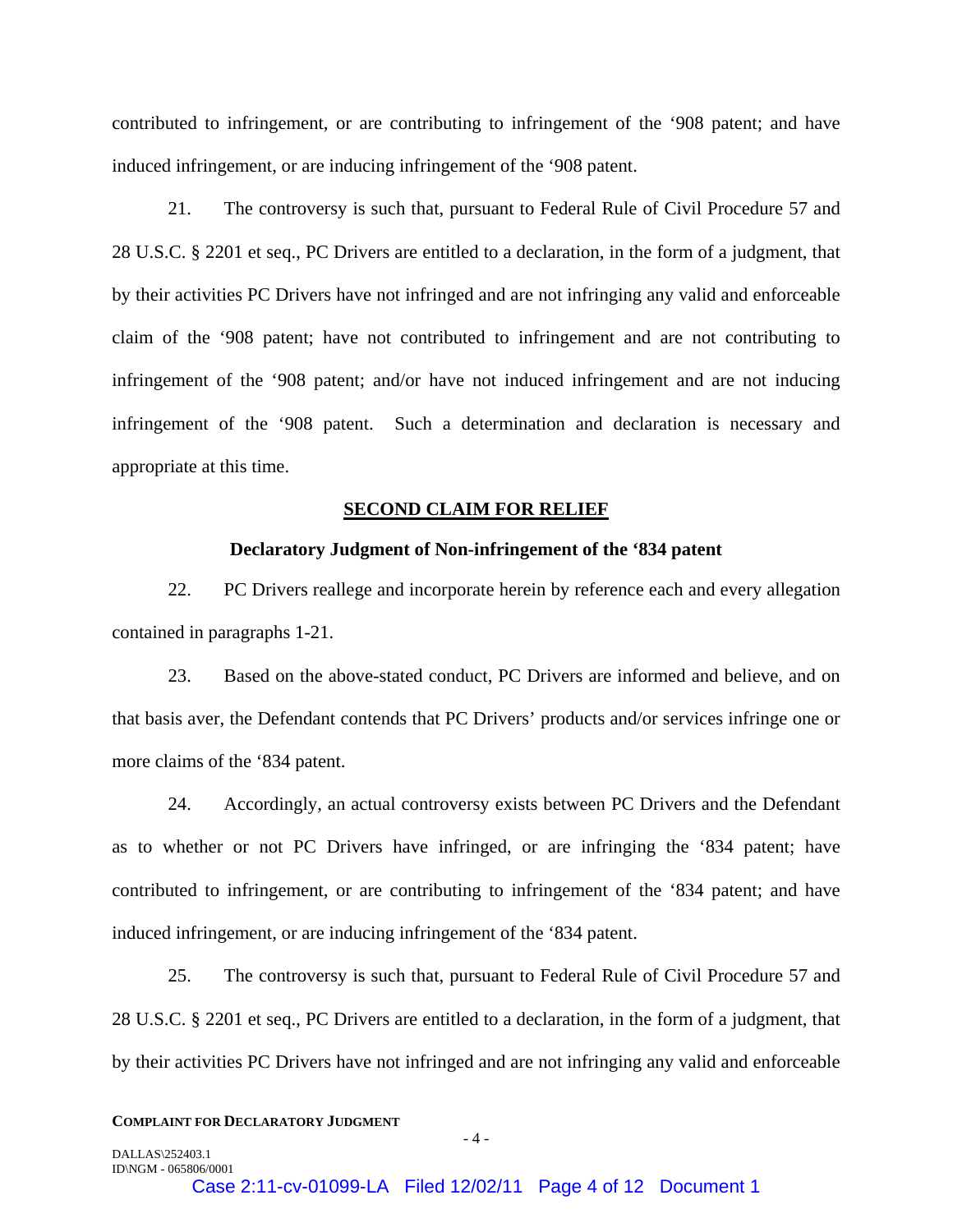claim of the '834 patent; have not contributed to infringement and are not contributing to infringement of the '834 patent; and/or have not induced infringement and are not inducing infringement of the '834 patent. Such a determination and declaration is necessary and appropriate at this time.

# **THIRD CLAIM FOR RELIEF**

## **Declaratory Judgment of Non-infringement of the '078 patent**

26. PC Drivers reallege and incorporate herein by reference each and every allegation contained in paragraphs 1-25.

27. Based on the above-stated conduct, PC Drivers are informed and believe, and on that basis aver, the Defendant contends that PC Drivers' products and/or services infringe one or more claims of the '078 patent.

28. Accordingly, an actual controversy exists between PC Drivers and the Defendant as to whether or not PC Drivers have infringed, or are infringing the '078 patent; have contributed to infringement, or are contributing to infringement of the '078 patent; and have induced infringement, or are inducing infringement of the '078 patent.

29. The controversy is such that, pursuant to Federal Rule of Civil Procedure 57 and 28 U.S.C. § 2201 et seq., PC Drivers are entitled to a declaration, in the form of a judgment, that by their activities PC Drivers have not infringed and are not infringing any valid and enforceable claim of the '078 patent; have not contributed to infringement and are not contributing to infringement of the '078 patent; and/or have not induced infringement and are not inducing infringement of the '078 patent. Such a determination and declaration is necessary and appropriate at this time.

#### **COMPLAINT FOR DECLARATORY JUDGMENT**

DALLAS\252403.1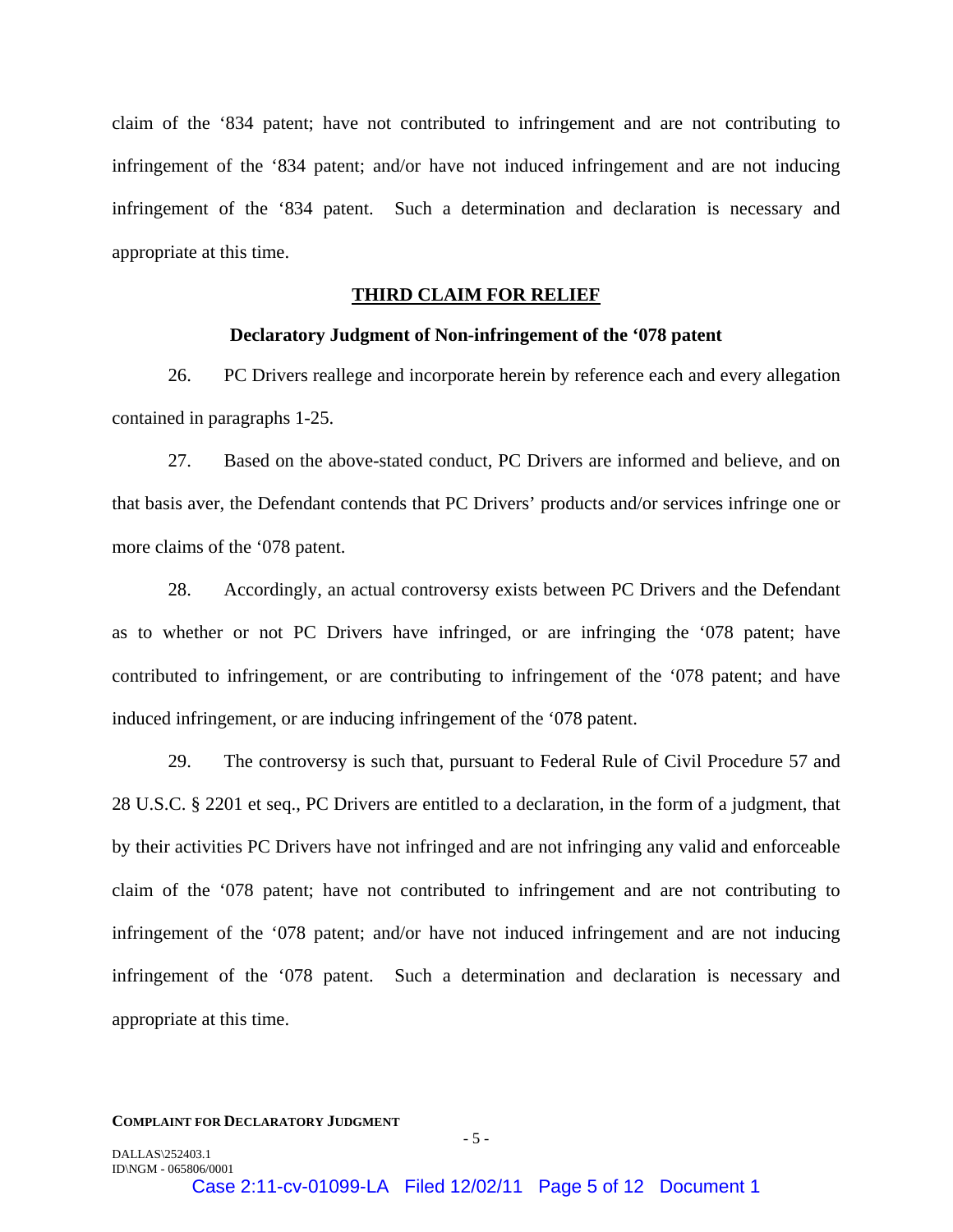## **FOURTH CLAIM FOR RELIEF**

#### **Declaratory Judgment of Non-infringement of the '565 patent**

30. PC Drivers reallege and incorporate herein by reference each and every allegation contained in paragraphs 1-29.

31. Based on the above-stated conduct, PC Drivers are informed and believe, and on that basis aver, the Defendant contends that PC Drivers' products and/or services infringe one or more claims of the '565 patent.

32. Accordingly, an actual controversy exists between PC Drivers and the Defendant as to whether or not PC Drivers have infringed, or are infringing the '565 patent; have contributed to infringement, or are contributing to infringement of the '565 patent; and have induced infringement, or are inducing infringement of the '565 patent.

33. The controversy is such that, pursuant to Federal Rule of Civil Procedure 57 and 28 U.S.C. § 2201 et seq., PC Drivers are entitled to a declaration, in the form of a judgment, that by their activities PC Drivers have not infringed and are not infringing any valid and enforceable claim of the '565 patent; have not contributed to infringement and are not contributing to infringement of the '565 patent; and have not induced infringement and are not inducing infringement of the '565 patent. Such a determination and declaration is necessary and appropriate at this time.

## **FIFTH CLAIM FOR RELIEF**

## **Declaratory Judgment of Invalidity of the '908 patent**

34. PC Drivers reallege and incorporate herein by reference each and every allegation contained in paragraphs 1-33.

#### **COMPLAINT FOR DECLARATORY JUDGMENT**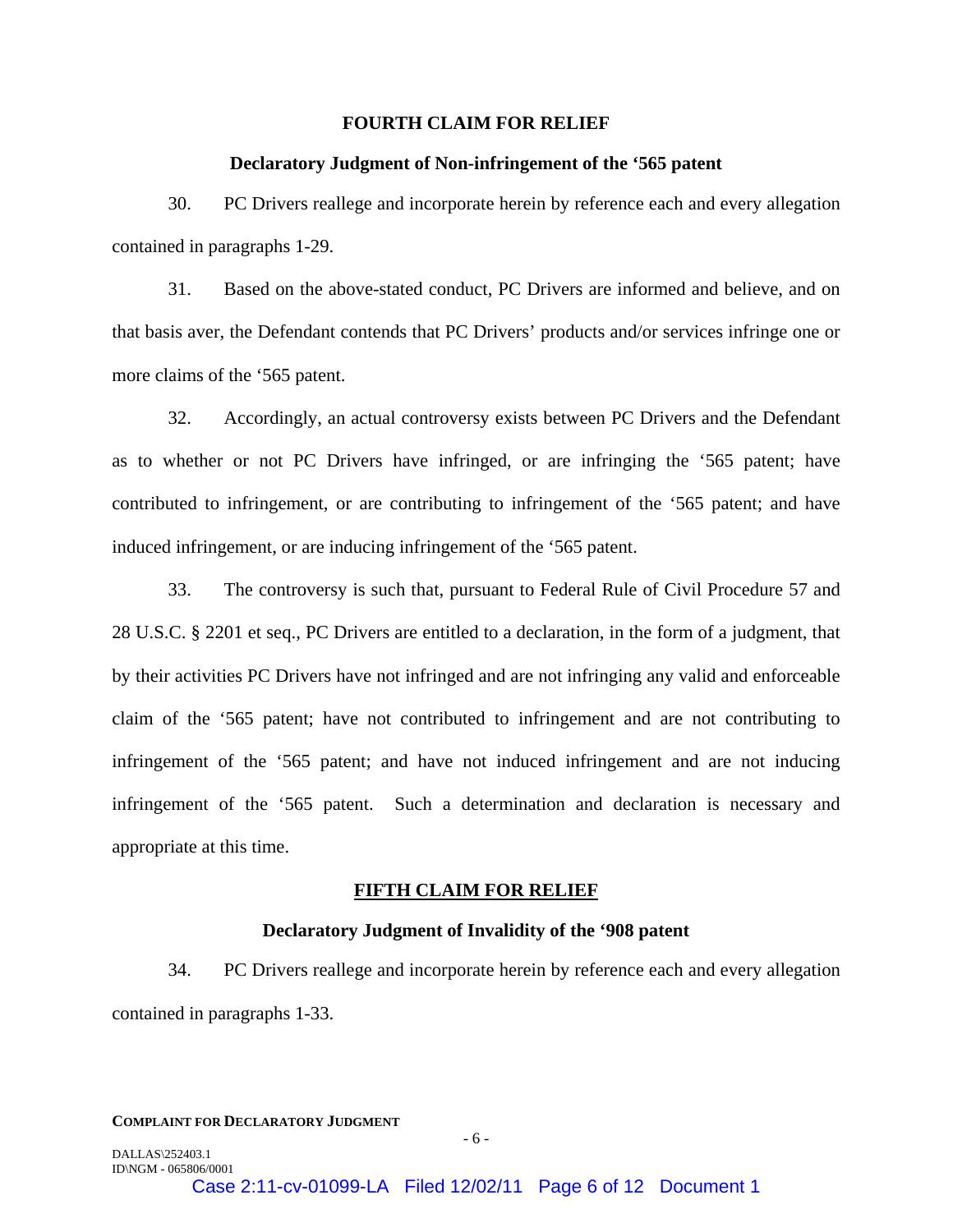35. Based on the above-stated conduct, PC Drivers are informed and believe, and on that basis aver, that the Defendant contends that PC Drivers infringe one or more claims of the '908 patent.

36. PC Drivers deny that they, jointly or severally, infringe any valid and enforceable claim of the '908 patent, and aver that the assertions of infringement cannot be maintained consistently with statutory conditions of patentability and the statutory requirements for disclosure and claiming that must be satisfied for patent validity under at least one of 35 U.S.C. §§ 101, 102, 103, and 112.

37. Accordingly, an actual controversy exists between PC Drivers and the Defendant as to the validity of the '908 patent. The controversy is such that, pursuant to Federal Rule of Civil Procedure 57 and 28 U.S.C. § 2201 et seq., PC Drivers are entitled to a declaration, in the form of a judgment, that the '908 patent is invalid. Such a determination and declaration is necessary and appropriate at this time.

## **SIXTH CLAIM FOR RELIEF**

## **Declaratory Judgment of Invalidity of the '834 patent**

38. PC Drivers reallege and incorporate herein by reference each and every allegation contained in paragraphs 1-37.

39. Based on the above-stated conduct, PC Drivers are informed and believe, and on that basis aver, that the Defendant contends that PC Drivers infringe one or more claims of the '834 patent.

40. PC Drivers deny that they, jointly or severally, infringe any valid and enforceable claim of the '834 patent, and aver that the assertions of infringement cannot be maintained consistently with statutory conditions of patentability and the statutory requirements for

#### **COMPLAINT FOR DECLARATORY JUDGMENT**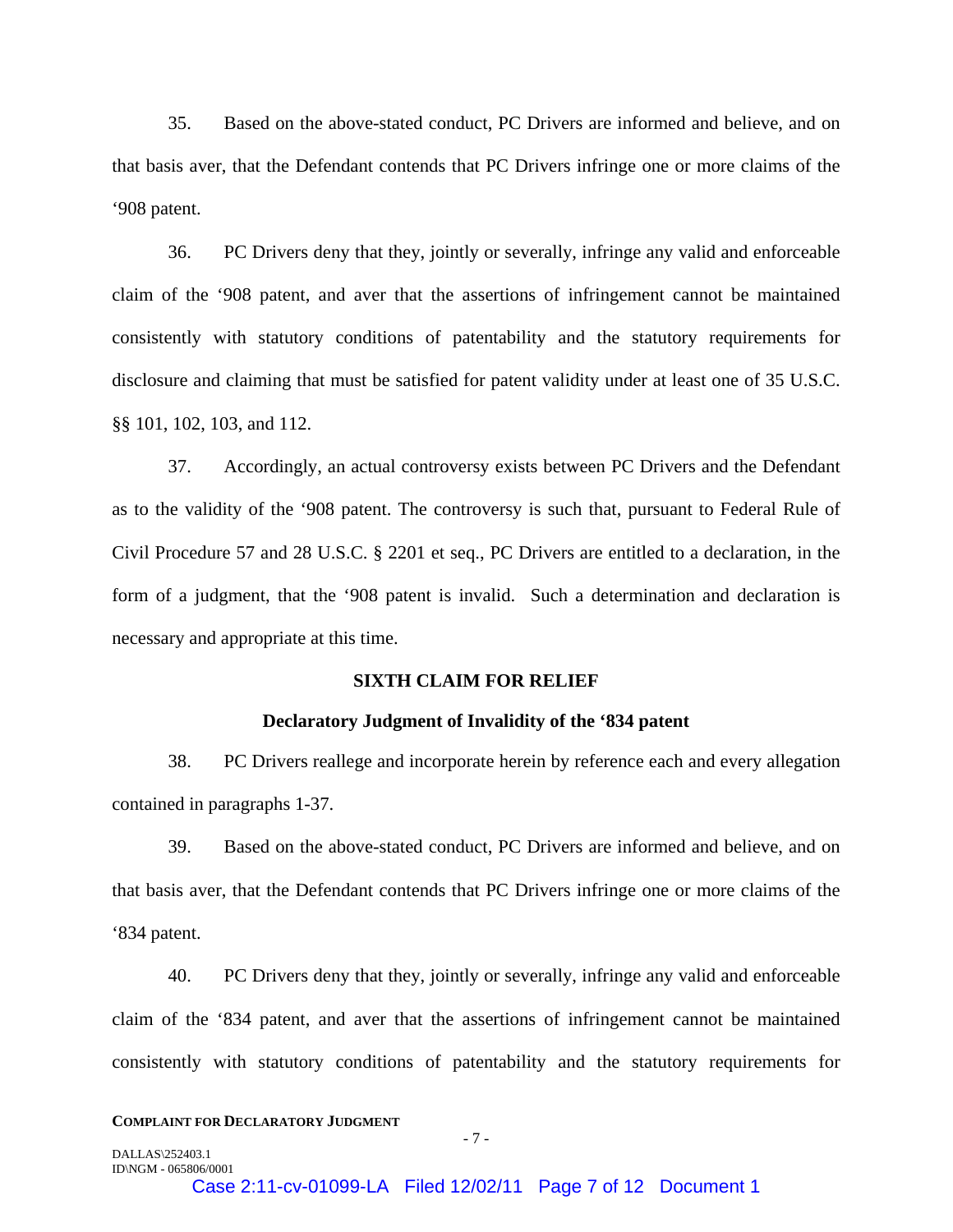disclosure and claiming that must be satisfied for patent validity under at least one of 35 U.S.C. §§ 101, 102, 103, and 112.

41. Accordingly, an actual controversy exists between PC Drivers and the Defendant as to the validity of the '834 patent. The controversy is such that, pursuant to Federal Rule of Civil Procedure 57 and 28 U.S.C. § 2201 et seq., PC Drivers are entitled to a declaration, in the form of a judgment, that the '834 patent is invalid. Such a determination and declaration is necessary and appropriate at this time.

# **SEVENTH CLAIM FOR RELIEF**

## **Declaratory Judgment of Invalidity of the '078 patent**

42. PC Drivers reallege and incorporate herein by reference each and every allegation contained in paragraphs 1-41.

43. Based on the above-stated conduct, PC Drivers are informed and believe, and on that basis aver, that the Defendant contends that PC Drivers infringe one or more claims of the '078 patent.

44. PC Drivers deny that they, jointly or severally, infringe any valid and enforceable claim of the '078 patent, and aver that the assertions of infringement cannot be maintained consistently with statutory conditions of patentability and the statutory requirements for disclosure and claiming that must be satisfied for patent validity under at least one of 35 U.S.C. §§ 101, 102, 103, and 112.

45. Accordingly, an actual controversy exists between PC Drivers and the Defendant as to the validity of the '078 patent. The controversy is such that, pursuant to Federal Rule of Civil Procedure 57 and 28 U.S.C. § 2201 et seq., PC Drivers are entitled to a declaration, in the

#### **COMPLAINT FOR DECLARATORY JUDGMENT**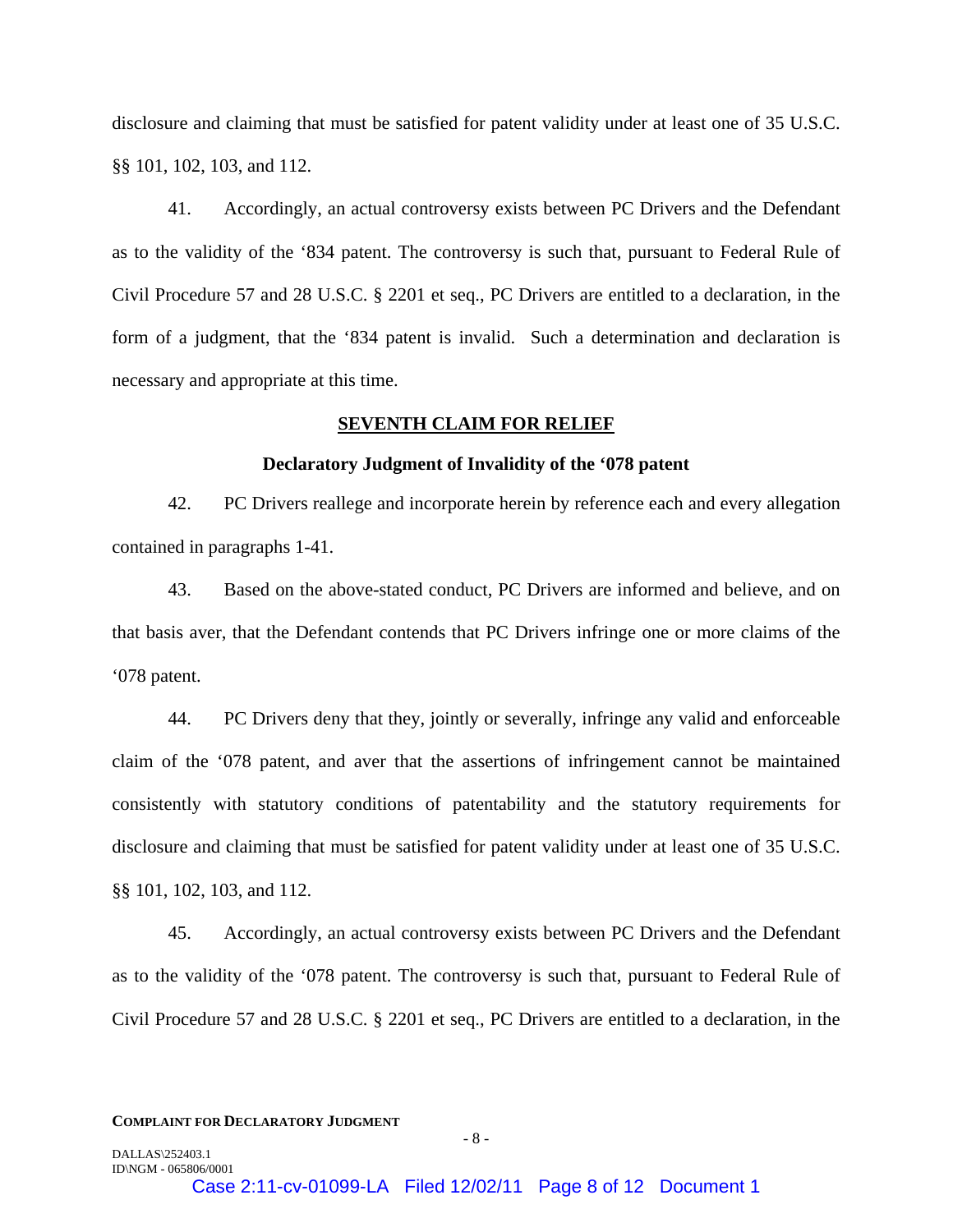form of a judgment, that the '078 patent is invalid. Such a determination and declaration is necessary and appropriate at this time.

# **EIGHTH CLAIM FOR RELIEF**

#### **Declaratory Judgment of Invalidity of the '565 patent**

46. PC Drivers reallege and incorporate herein by reference each and every allegation contained in paragraphs 1-45.

47. Based on the above-stated conduct, PC Drivers are informed and believe, and on that basis aver, that the Defendant contends that PC Drivers infringe one or more claims of the '565 patent.

48. PC Drivers deny that they, jointly or severally, infringe any valid and enforceable claim of the '565 patent, and aver that the assertions of infringement cannot be maintained consistently with statutory conditions of patentability and the statutory requirements for disclosure and claiming that must be satisfied for patent validity under at least one of 35 U.S.C. §§ 101, 102, 103, and 112.

49. Accordingly, an actual controversy exists between PC Drivers and the Defendant as to the validity of the '565 patent. The controversy is such that, pursuant to Federal Rule of Civil Procedure 57 and 28 U.S.C. § 2201 et seq., PC Drivers are entitled to a declaration, in the form of a judgment, that the '565 patent is invalid. Such a determination and declaration is necessary and appropriate at this time.

#### **PRAYER FOR RELIEF**

WHEREFORE, plaintiffs PC Drivers pray for a judgment as follows:

1. For a declaration that assertions of infringement of the '908 patent cannot be maintained consistently with statutory conditions of patentability and the statutory requirements

#### **COMPLAINT FOR DECLARATORY JUDGMENT**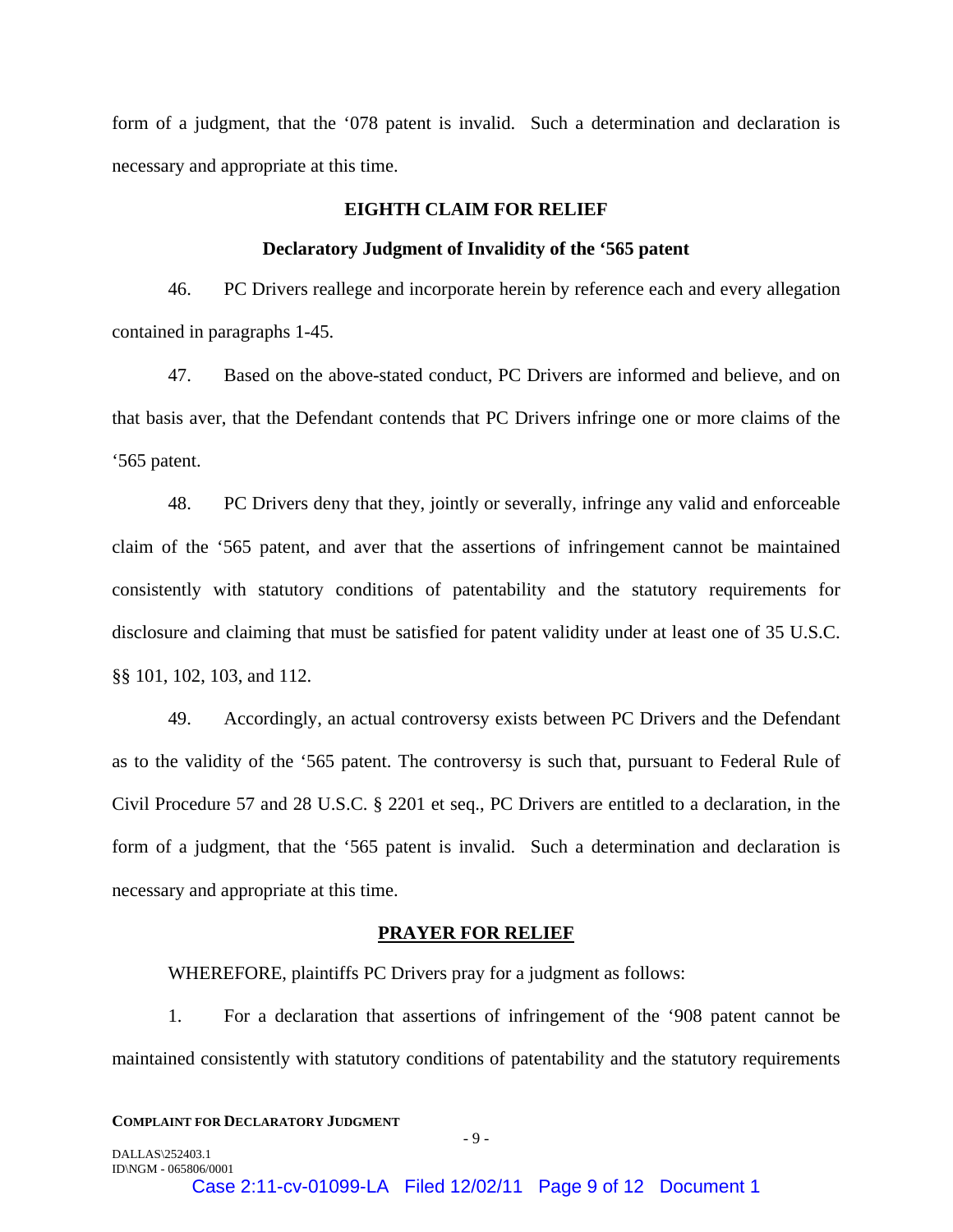for disclosure and claiming that must be satisfied for patent validity under one or more of 35 U.S.C. §§ 101, 102, 103, and 112;

2. For a declaration that the claims of the '908 patent are invalid under one or more of 35 U.S.C. §§ 101, 102, 103, and 112;

3. For a declaration that their products and services do not infringe any valid claim of the '834 patent;

4. For a declaration that assertions of infringement of the '834 patent cannot be maintained consistently with statutory conditions of patentability and the statutory requirements for disclosure and claiming that must be satisfied for patent validity under one or more of 35 U.S.C. §§ 101, 102, 103, and 112;

5. For a declaration that the claims of the '834 patent are invalid under one or more of 35 U.S.C. §§ 101, 102, 103, and 112;

6. For a declaration that their products do not infringe any valid claim of the '078 patent;

7. For a declaration that assertions of infringement of the '078 patent cannot be maintained consistently with statutory conditions of patentability and the statutory requirements for disclosure and claiming that must be satisfied for patent validity under one or more of 35 U.S.C. §§ 101, 102, 103, and 112;

8. For a declaration that the claims of the '078 patent are invalid under one or more of 35 U.S.C. §§ 101, 102, 103, and 112;

9. For a declaration that their products do not infringe any valid claim of the '565 patent;

#### **COMPLAINT FOR DECLARATORY JUDGMENT**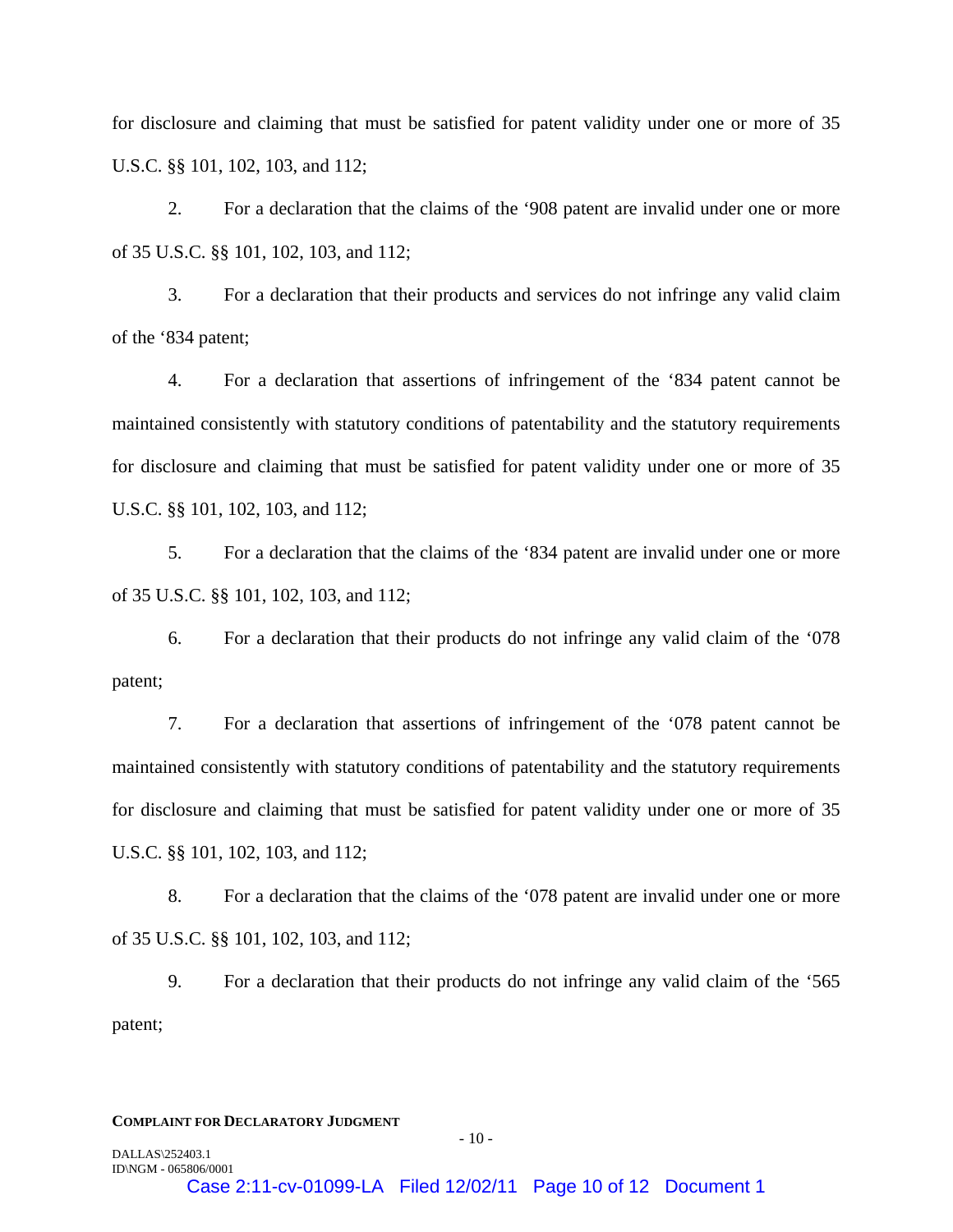10. For a declaration that assertions of infringement of the '565 patent cannot be maintained consistently with statutory conditions of patentability and the statutory requirements for disclosure and claiming that must be satisfied for patent validity under one or more of 35 U.S.C. §§ 101, 102, 103, and 112;

11. For a declaration that the claims of the '565 patent are invalid under one or more of 35 U.S.C. §§ 101, 102, 103, and 112;

12. For a preliminary and permanent injunction enjoining and restraining Defendant and its respective officers, partners, employees, agents, parents, subsidiaries or anyone in privity with them, and all persons acting in concert with them and each of them:

a. from making any claims to any person or entity that any product of PC Drivers infringe the '908 patent, the '834 patent, the '078 patent and/or the '565 patent;

b. from interfering with, or threatening to interfere with the manufacture, sale, or use of any PC Drivers' products by PC Drivers, their customers, distributors, predecessors, successors or assigns; and

c. from instituting or prosecuting any lawsuit or proceeding, placing in issue the right of PC Drivers, their customers, distributors, predecessors, successors or assigns, to make, use or sell products which allegedly infringe the '908 patent, the '834 patent, the '078 patent and/or the '565 patent.

13. For an award to PC Drivers of its reasonable attorneys' fees and costs of suit incurred herein; and

14. For such other and further relief as the Court may deem proper

## **JURY DEMAND**

Plaintiffs respectfully request a trial by jury.

## **COMPLAINT FOR DECLARATORY JUDGMENT**

DALLAS\252403.1 ID\NGM - 065806/0001

 $-11$  -

Case 2:11-cv-01099-LA Filed 12/02/11 Page 11 of 12 Document 1